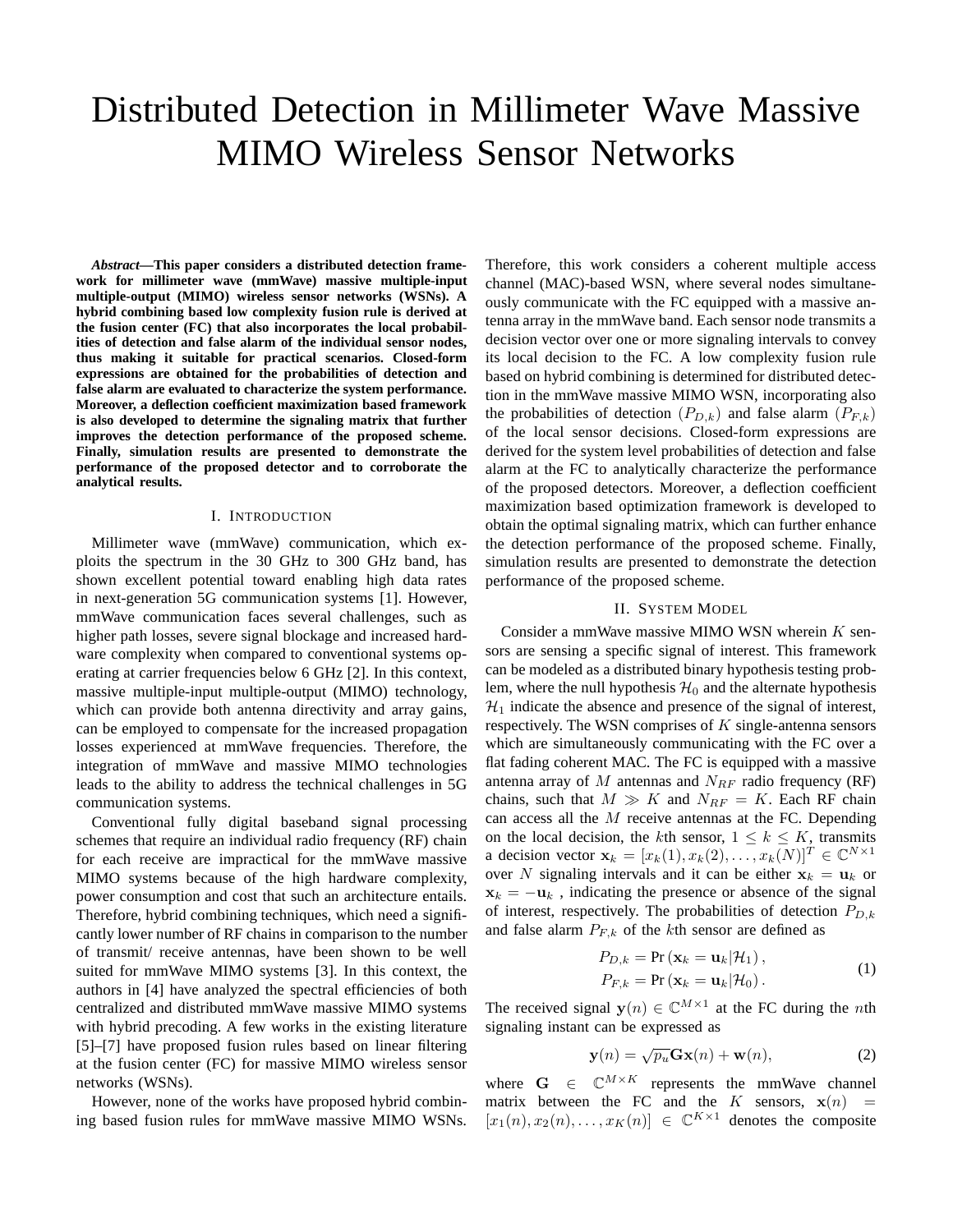transmitted signal vector comprising of symbols from all the K sensors and  $p_u$  is the average transmit power of each sensor. The vector  $\mathbf{w}(n) \in \mathbb{C}^{M \times 1}$  denotes the complex Gaussian noise at the *n*th signaling interval with distribution as  $w(n)$  ∼  $\mathcal{CN}\left(0, \sigma_w^2 I_M\right)$ . The channel vector  $\mathbf{g}_k \in \mathbb{C}^{M \times 1}$  between the kth sensor and the FC is represented by  $\mathbf{g}_k = \sqrt{\beta_k} \mathbf{h}_k$ , where  $h_k$  and  $\sqrt{\beta_k}$  denote the small-scale fading vector and largescale fading coefficient between the kth sensor and the FC, respectively. The large-scale fading coefficient  $\sqrt{\beta_k}$  accounts for the pathloss and log-normal shadowing effects, which is assumed to be constant over multiple coherence intervals and independent across  $m, 1 \le m \le M$ . Employing the extended Saleh-Valenzuela (SV) model for mmWave channel modeling [8], the small-scale fading vector  $h_k$  can be characterized as

$$
\mathbf{h}_{k} = \sqrt{\frac{M}{L_{k}}} \sum_{l=1}^{L_{k}} \alpha_{k}^{l} \mathbf{a}_{r} \left(\theta_{k}^{l}\right), \qquad (3)
$$

where  $\alpha_k^l \sim \mathcal{CN}(0, 1)$  and  $\theta_k^l \in [0, 2\pi]$  represent the complex gain and angle of arrival corresponding to the lth path and the kth sensor, respectively. The parameter  $L_k$  denotes the number of propagation paths observed by the kth sensor and it follows the discrete uniform distribution, i.e.,  $L_k \sim \mathcal{D} \mathcal{U}[1, L_m]$ with  $L_m$  as the maximum number of propagation paths. For a uniform linear array (ULA) configuration at the FC, the vector  $\mathbf{a}_r \left( \theta_k^l \right) \in \mathbb{C}^{M \times 1}$  that corresponds to the receive array response vector of the kth sensor and the FC can be expressed as

$$
\mathbf{a}_r\left(\theta_k^l\right) = \frac{1}{\sqrt{M}}\left[1, e^{j v \sin\left(\theta_k^l\right)}, \dots, e^{j v (M-1) \sin\left(\theta_k^l\right)}\right]^T, \quad (4)
$$

where  $v = \frac{2\pi}{\lambda}d$ , d is the spacing between the antenna elements and  $\lambda$  is the carrier wavelength. Therefore, the channel matrix G can be modeled as

$$
\mathbf{G} = \mathbf{H} \mathbf{D}^{1/2},\tag{5}
$$

where  $\mathbf{H} \in \mathbb{C}^{M \times K}$  is the small-scale fading matrix obtained using  $(3)$  and the diagonal matrix  $D$  is the large-scale fading matrix with  $\beta_k$ ,  $1 \leq k \leq K$ , along its principal diagonal. Utilizing (2), the received signal  $Y \in \mathbb{C}^{M \times N}$  at the FC corresponding to the N composite transmitted vectors  $\mathbf{x}(n)$ , can be expressed as

$$
\mathbf{Y} = \sqrt{p_u} \mathbf{G} \mathbf{X} + \mathbf{W},\tag{6}
$$

where  $\mathbf{X} = [\mathbf{x}(1), \dots, \mathbf{x}(N)] \in \mathbb{C}^{K \times N}$  denotes the transmitted signal matrix and  $\mathbf{W} = [\mathbf{w}(1), \dots, \mathbf{w}(N)] \in \mathbb{C}^{M \times N}$  is the noise matrix with its elements as i.i.d. random variables, i.e.,  $w_{i,j} \sim \mathcal{CN}(0, \sigma_w^2)$ . The hybrid combining based fusion rule for the perfect CSI scenario is described next.

## III. FUSION RULE AND HYBRID COMBINER

This section presents the fusion rule for the perfect CSI scenario at the FC. Based on the Neyman-Pearson (NP) criterion, the log likelihood ratio (LLR) test for the mmWave massive MIMO WSN system model in (6) can be formulated as

$$
T(\mathbf{Y}) = \ln \left[ \frac{p(\mathbf{Y}|\mathcal{H}_1)}{p(\mathbf{Y}|\mathcal{H}_0)} \right] \underset{\mathcal{H}_0}{\overset{\mathcal{H}_1}{\gtrless}} \gamma, \tag{7}
$$

where  $\gamma$  is the detection threshold and  $p(\mathbf{Y}|\mathcal{H}_1)$ ,  $p(\mathbf{Y}|\mathcal{H}_0)$ represent the PDFs of Y under the hypotheses  $\mathcal{H}_1$  and  $\mathcal{H}_0$ , respectively. The LLR test obtained after substituting the relevant PDFs in (7), can be expressed as

$$
T(\mathbf{Y})\!\!=\!\!\!\sum_{n=1}^{N}\!\ln\!\!\left[\!\frac{\sum_{\mathbf{x}(n)}\exp\left(\!-\frac{\|\mathbf{y}(n)-\!\sqrt{p_u}\mathbf{G}\mathbf{x}(n)\|^2}{\sigma_w^2}\!\right)\!\Pr(\mathbf{x}(n)|\mathcal{H}_1)}{\sum_{\mathbf{x}(n)}\exp\left(\!-\frac{\|\mathbf{y}(n)-\!\sqrt{p_u}\mathbf{G}\mathbf{x}(n)\|^2}{\sigma_w^2}\!\right)\!\Pr(\mathbf{x}(n)|\mathcal{H}_0)}\!\right]\!.
$$

However, the above test is numerically unstable and computationally complex because of the summation over  $2^K$  exponential terms [5]. For a practically amenable implementation, a two step architecture is proposed to simplify the LLR test  $T(Y)$ . In the first step, the received signal at the FC is processed by a hybrid combiner to recover the soft decisions of the individual sensors. The hybrid combiner comprises of an analog combiner  $\mathbf{F}_{RF} \in \mathbb{C}^{\tilde{M} \times K}$  and a digital combiner  $\mathbf{F}_{BB} \in \mathbb{C}^{K \times K}$ . The analog combiner  $\mathbf{F}_{RF}$  is obtained by concatenating the receive array response vectors of all the sensors corresponding to their maximum path gains and is given as

$$
\mathbf{F}_{RF} = \left[ \mathbf{a}_r \left( \theta_1^{l_1} \right), \dots, \mathbf{a}_r \left( \theta_K^{l_K} \right) \right], \tag{8}
$$

where  $l_k$  denotes the path having the maximum path gain  $\alpha_k^{l_k}$ and  $\theta_k^{l_k}$ ,  $1 \leq k \leq K$ , represents the corresponding angle of arrival of the kth sensor. The matrix  $F_{BB}$  is obtained by utilizing the equivalent baseband channel matrix and is represented by  $\mathbf{F}_{BB} = \mathbf{F}_{RF}^H \mathbf{G}$ . In the second step, the processed sensor decisions are combined to obtain a final decision. After hybrid combining, the system model in (6) can be equivalently expressed as

$$
\mathbf{Z} = \mathbf{F}_{\text{BB}}^H \mathbf{F}_{\text{RF}}^H \mathbf{Y} = \sqrt{p_u} \mathbf{F}_{\text{BB}}^H \mathbf{F}_{\text{RF}}^H \mathbf{G} \mathbf{X} + \mathbf{F}_{\text{BB}}^H \mathbf{F}_{\text{RF}}^H \mathbf{W}, \qquad (9)
$$

where  $\mathbf{Z} = [\mathbf{z}(1), \dots, \mathbf{z}(N)] \in \mathbb{C}^{K \times N}$  represents the output matrix obtained after hybrid combining. From the asymptotic orthogonality property of mmWave massive MIMO channels [9], it follows that

$$
\mathbf{a}_r^H(\theta_k^{l_u})\mathbf{a}_r(\theta_s^{l_v}) = \begin{cases} 1, & k=s \text{ and } u=v\\ 0, & k \neq s \text{ or } u \neq v \end{cases} \tag{10}
$$

when M grows large and  $L_k \ll M$ ,  $\forall k$ . Using the results described in (10), the hybrid combiner output vector  $\mathbf{z}_k \in \mathbb{C}^{N \times 1}$ of the kth sensor, corresponding to the transmitted vector  $\mathbf{x}_k = [x_k(1), \dots, x_k(N)]^T \in \mathbb{C}^{N \times 1}$ , can be equivalently expressed as

$$
\mathbf{z}_k = \sqrt{p_u} \frac{M\beta_k}{L_k} |\alpha_k^{l_k}|^2 \mathbf{x}_k + \tilde{\mathbf{w}}_k, \qquad (11)
$$

where  $\tilde{\mathbf{w}}_k = \sqrt{\frac{M\beta_k}{L_k}}\alpha_k^{l_k*}\big(\mathbf{a}_r^H\big(\theta_k^{l_k}\big)\mathbf{W}\big)^T\in\mathbb{C}^{N\times 1}$  is the equivalent noise vector with distribution as  $\tilde{w}_k \sim \mathcal{CN} (0, \mathbf{C}_{\tilde{\mathbf{w}}_k})$ and the covariance matrix  $\mathbf{C}_{\tilde{\mathbf{w}}_k} \in \mathbb{C}^{N \times N}$  is defined as  $\mathbf{C}_{\tilde{\mathbf{w}}_k} = M \sigma_w^2 d_k \mathbf{I}_N$ , where  $d_k \triangleq \frac{\beta_k}{L_k} \mathbb{E} \{ |\alpha_k^{l_k}|^2 \}$ . The output vector  $z_k$  follows the complex Normal distribution, i.e.,  $\mathbf{z}_k \sim \mathcal{CN}\left(\sqrt{p_u}Md_k\mathbf{x}_k,\mathbf{C}_k\right)$  and the covariance matrix  $\mathbf{C}_k \in$  $\mathbb{C}^{N \times N}$  is defined as  $\mathbf{C}_k = \frac{p_u M^2 \beta_k^2}{L_k^2} \mathbf{x}_k \mathbf{x}_k^H \text{var} \{ |\alpha_k^{l_k}|^2 \} + \mathbf{C}_{\tilde{\mathbf{w}}_k}.$ Therefore, the LLR based test statistic  $T(\mathbf{Z})$  for distributed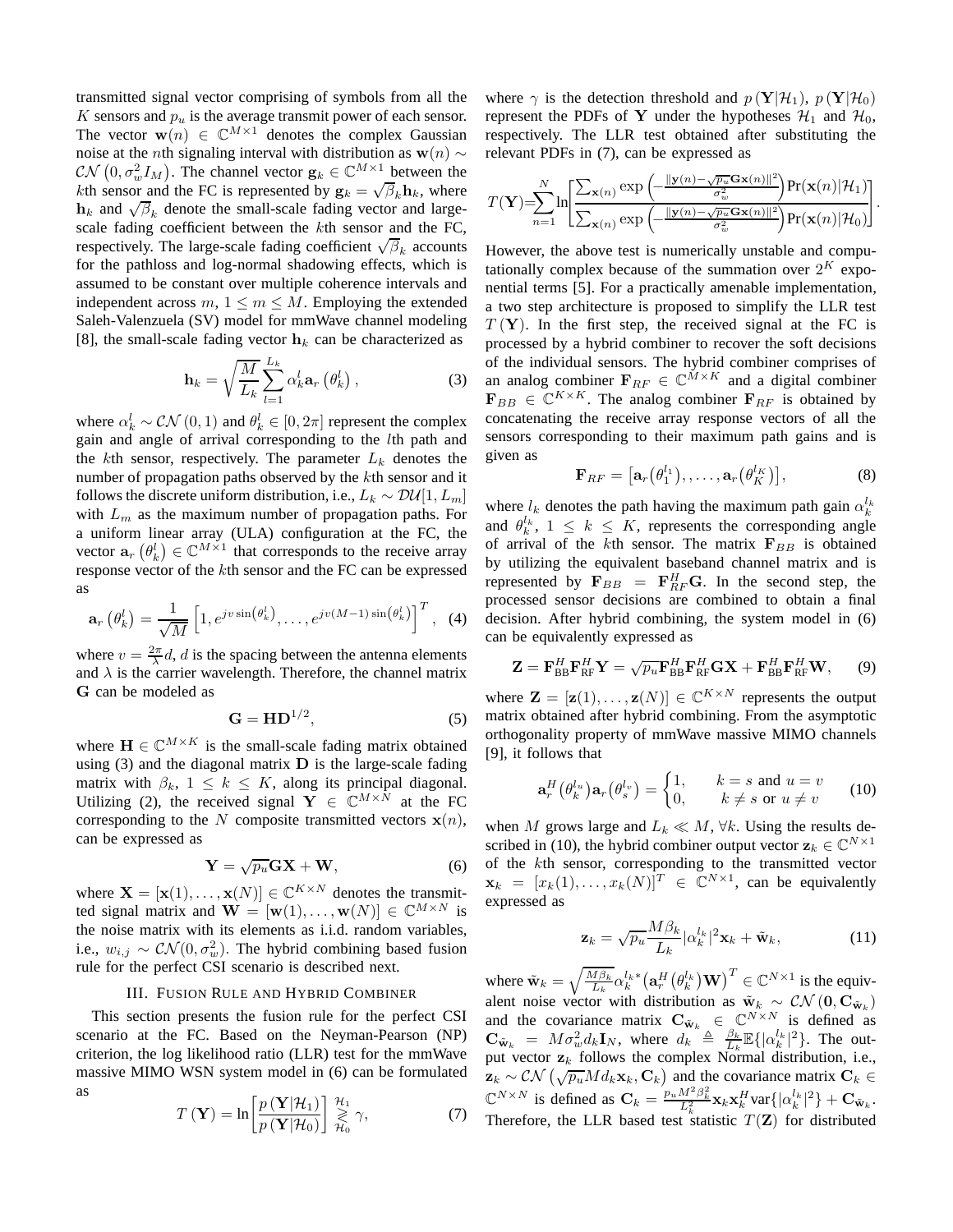detection in the mmWave massive MIMO WSN with perfect CSI can be determined as

$$
T(\mathbf{Z}) = \ln \left[ \frac{p(\mathbf{Z}|\mathcal{H}_1)}{p(\mathbf{Z}|\mathcal{H}_0)} \right] = \ln \left[ \prod_{k=1}^{K} \frac{p(\mathbf{z}_k|\mathcal{H}_1)}{p(\mathbf{z}_k|\mathcal{H}_0)} \right].
$$
 (12)

The above test can be simplified to the expression in (13). After substituting the relevant quantities, i.e., local sensor performance metrics from (1) and the conditional PDFs of  $z_k$  for  $x_k \in \{u_k, -u_k\}$ , which are given as,  $\phi(\mathbf{z}_k|\mathbf{x}_k=\mathbf{u}_k) \sim \mathcal{CN}(\sqrt{p_u}Md_k\mathbf{u}_k, \mathbf{C}_k)$  and  $\phi(\mathbf{z}_k|\mathbf{x}_k=-\mathbf{u}_k)$  $\sim \left[ \frac{\mathcal{CN}}{\sqrt{p_u}} \left( -\sqrt{p_u} M d_k \mathbf{u}_k \right) \right]$ , respectively, with  $\mathbf{C}_k =$  $\frac{p_u M^2 \beta_k^2}{L_k^2}$ **u**<sub>k</sub>  $\mathbf{u}_k^H$ var $\{|\alpha_k^{l_k}|^2\} + \mathbf{C}_{\tilde{\mathbf{w}}_k} = M\tilde{\mathbf{C}}_k$ , the test statistic in  $(I^k3)$  can be simplified as

$$
T(\mathbf{Z})\mathbf{=}\!\!\sum_{k=1}^K\ln\!\frac{\left[P_{D,k}\!+\!(1\!-\!P_{D,k})\exp\!\left(\frac{-4\sqrt{p_u}d_k}{\sigma_n^2}\Re(\mathbf{z}_{k}^H\tilde{\mathbf{C}}_k^{-1}\mathbf{u}_{k})\right)\right]}{P_{F,k}\!+\!(1\!-\!P_{F,k})\exp\!\left(\frac{-4\sqrt{p_u}d_k}{\sigma_n^2}\Re(\mathbf{z}_{k}^H\tilde{\mathbf{C}}_k^{-1}\mathbf{u}_{k})\right)}\!\right]},
$$

where the symbol  $\mathfrak{R}$  (.) represents the real part. For low SNR scenarios, the above test after employing the approximations  $e^{-t} \approx (1 - t)$  and  $\ln(1 + t) \approx t$ , for sufficiently small values of t, reduces to

$$
T(\mathbf{Z}) = \sum_{k=1}^{K} a_k d_k \Re \left( \mathbf{z}_k^H \tilde{\mathbf{C}}_k^{-1} \mathbf{u}_k \right) \underset{\mathcal{H}_0}{\overset{\mathcal{H}_1}{\gtrless}} \gamma', \quad (14)
$$

where the constant  $a_k$  is defined as  $a_k \triangleq (P_{D,k} - P_{F,k})$ for the kth sensor. The low SNR approximation based test statistic is suitable for practical scenarios because WSNs are generally resource constrained especially in terms of the transmit power. For identical local sensor performance metrics, i.e.,  $P_{D,k}=P_d$  and  $P_{F,k}=P_f$ ,  $\forall k$ , the test statistic in (14) reduces to  $T_1(\mathbf{Z}) = \sum_{k=1}^K d_k \Re(\mathbf{z}_k^H \tilde{\mathbf{C}}_k^{-1} \mathbf{u}_k)$ . The analytical performance of the fusion rule in (14) is described below.

**Theorem 1.** *The probabilities of detection*  $(P_D)$  *and false alarm*  $(P_{FA})$  *of the test statistic in* (14)*, for distributed detection in the mmWave massive MIMO WSN are given as*

$$
P_D = Q\left(\frac{\gamma' - \mu_{T|\mathcal{H}_1}}{\sigma_{T|\mathcal{H}_1}}\right),\tag{15}
$$

$$
P_{FA} = Q\left(\frac{\gamma' - \mu_{T|\mathcal{H}_0}}{\sigma_{T|\mathcal{H}_0}}\right),\tag{16}
$$

where  $\mu_{T|\mathcal{H}_0}, \mu_{T|\mathcal{H}_1}, \sigma^2_{T|\mathcal{H}_0}$  and  $\sigma^2_{T|\mathcal{H}_1}$  denote the mean and *variance of the null and alternative hypotheses, respectively and are given as*

$$
\mu_{T|\mathcal{H}_0} = \sum_{k=1}^K \sqrt{p_u} M a_k c_k d_k^2 \|\mathbf{u}_k\|_{\tilde{\mathbf{C}}_k^{-1}}^2,\tag{17}
$$

$$
\mu_{T|\mathcal{H}_1} = \sum_{k=1}^{K} \sqrt{p_u} Ma_k b_k d_k^2 ||\mathbf{u}_k||_{\tilde{\mathbf{C}}_k^{-1}}^2, \tag{18}
$$

$$
\sigma_{T|\mathcal{H}_0}^2 = \sum_{k=1}^K M d_k^2 a_k^2 \bigg( M p_u \xi_k + \frac{\sigma_w^2}{2} d_k (\mathbf{u}_k^H \tilde{\mathbf{C}}_k^{-2} \mathbf{u}_k) \bigg), \tag{19}
$$

$$
\sigma_{T|\mathcal{H}_1}^2 = \sum_{k=1}^K M d_k^2 a_k^2 \bigg( M p_u \zeta_k + \frac{\sigma_w^2}{2} d_k (\mathbf{u}_k^H \tilde{\mathbf{C}}_k^{-2} \mathbf{u}_k) \bigg), \tag{20}
$$

with 
$$
b_k = (2P_{D,k} - 1), c_k = (2P_{F,k} - 1),
$$
  
\n $\xi_k = \left(\frac{\beta_k^2}{L_k^2} \mathbb{E}\{|\alpha_k^{l_k}|^4\} - d_k^2 c_k^2\right) \left(\mathbf{u}_k^H \tilde{\mathbf{C}}_k^{-1} \mathbf{u}_k\right)^2$  and  
\n $\zeta_k = \left(\frac{\beta_k^2}{L_k^2} \mathbb{E}\{|\alpha_k^{l_k}|^4\} - d_k^2 b_k^2\right) \left(\mathbf{u}_k^H \tilde{\mathbf{C}}_k^{-1} \mathbf{u}_k\right)^2.$   
\n*Proof.* See Appendix A.

# IV. SIGNALING MATRICES

This section develops the optimization framework to obtain the transmit signal matrix  $\mathbf{X} = [\mathbf{x}_1, \mathbf{x}_2, \dots, \mathbf{x}_K]^T \in \mathbb{C}^{K \times N}$ , to further enhance the performance of the proposed detector for a mmWave massive MIMO WSN. The equivalent vector  $\mathbf{x} \in \mathbb{C}^{KN \times 1}$ , obtained by stacking the transmit vectors  $\mathbf{x}_1, \mathbf{x}_2, \dots, \mathbf{x}_K$ , be defined as  $\mathbf{x} = \text{vec}(\mathbf{X}^T) =$  $[\mathbf{x}_1^T, \mathbf{x}_2^T, \dots, \mathbf{x}_K^T]^T$  where  $\mathbf{x}_k \in {\mathbf{u}_k, -\mathbf{u}_k}$ ,  $\forall K$ . The transmit signal matrix, which maximizes the detection performance, can be obtained by maximizing the deflection coefficient  $d^2$  (**u**) for **u** = vec  $(\mathbf{U}^T)$  [10], defined as

$$
d^{2}\left(\mathbf{u}\right) = \frac{\left(\mu_{T|\mathcal{H}_{1}} - \mu_{T|\mathcal{H}_{0}}\right)^{2}}{\sigma_{T|\mathcal{H}_{0}}^{2}}.
$$
 (21)

Substituting the expressions for  $\mu_{T|\mathcal{H}_0}$ ,  $\mu_{T|\mathcal{H}_1}$ ,  $\sigma_{T|\mathcal{H}_0}^2$  from Theorem 1 in (21), the deflection coefficient  $d^2$  (**u**) can be derived as

$$
d^{2}(\mathbf{u}) = \frac{\left(\sum_{k=1}^{K} \sqrt{p_{u}} M d_{k}^{2} a_{k} (b_{k} - c_{k}) \|\mathbf{u}_{k}\|_{\tilde{\mathbf{C}}_{k}^{-1}}^{2}\right)^{2}}{\sum_{k=1}^{K} M d_{k}^{2} a_{k}^{2} \left(M p_{u} \xi_{k} + \frac{\sigma_{w}^{2}}{2} d_{k} (\mathbf{u}_{k}^{H} \tilde{\mathbf{C}}_{k}^{-2} \mathbf{u}_{k})\right)}
$$

$$
\approx \frac{(\mathbf{u}^{H} \mathbf{\Gamma}_{N} \mathbf{u})^{2}}{(\mathbf{u}^{H} \boldsymbol{\Psi}_{N} \mathbf{u})^{2} + \mathbf{u}^{H} \boldsymbol{\Theta}_{N} \mathbf{u}},
$$
(22)

where  $\mathbf{\Gamma}_N \in \mathbb{C}^{KN\times KN}$ ,  $\Psi_N \in \mathbb{C}^{KN\times KN}$  and  $\Theta_N \in \mathbb{C}^{KN\times KN}$  $\mathbb{C}^{KN\times KN}$  represent the block diagonal matrices such that their principal diagonal matrices are defined as  $[\Gamma_N]_{k,k} =$  $\mathbf{\Gamma}_{k,k}\tilde{\mathbf{C}}_k^{-1},\ [\mathbf{\Psi}_N]_{k,k} \ =\ \mathbf{\Psi}_{k,k}\tilde{\mathbf{C}}_k^{-1} \ \ \text{and} \ \ [\mathbf{\Theta}_N]_{k,k} \ =\ \mathbf{\Theta}_{k,k}\tilde{\mathbf{C}}_k^{-2},$ respectively. The matrices  $\mathbf{\Gamma} \in \mathbb{C}^{K \times K}$ ,  $\Psi \in \mathbb{C}^{K \times K}$  and  $\Theta \in \mathbb{C}^{K \times K}$  are diagonal matrices and their principal diagonal elements are defined as

$$
[\mathbf{\Gamma}]_{k,k} = \sqrt{p_u} M d_k^2 a_k (b_k - c_k), [\mathbf{\Theta}]_{k,k} = \frac{\sigma_w^2}{2} M d_k^3 a_k^2,
$$
  

$$
[\mathbf{\Psi}]_{k,k} = \sqrt{p_u} M d_k a_k \sqrt{\frac{\beta_k^2}{L_k^2} \mathbb{E}\{|\alpha_k^{l_k}|^4\} - c_k^2 d_k^2}.
$$
 (23)

The direct maximization of the deflection coefficient in (22) is difficult as the expression in (22) is non-convex. For a tractable solution, the optimization objective can be modified as

max. 
$$
\frac{\mathbf{u}^H (\Gamma_N \mathbf{u} \mathbf{u}^H \Gamma_N) \mathbf{u}}{\mathbf{u}^H (\Psi_N \mathbf{u} \mathbf{u}^H \Psi_N + \mathbf{\Theta}_N) \mathbf{u}} = \max. \frac{\mathbf{u}^H \Xi \mathbf{u}}{\mathbf{u}^H \Omega \mathbf{u}}, \quad (24)
$$

where  $\mathbf{\Xi} = \mathbf{\Gamma}_N \mathbf{u} \mathbf{u}^H \mathbf{\Gamma}_N$ ,  $\mathbf{\Omega} = \mathbf{\Psi}_N \mathbf{u} \mathbf{u}^H \mathbf{\Psi}_N + \mathbf{\Theta}_N$ . The objective function in (24) can be further simplified, similar to the two-way partitioning problem, [11] as

max. 
$$
\frac{\mathbf{u}^H \mathbf{\Xi} \mathbf{u}}{\mathbf{u}^H \Omega^{1/2} \Omega^{1/2} \mathbf{u}} = \max. \frac{\mathbf{s}^H \Omega^{-1/2} \mathbf{\Xi} \Omega^{-1/2} \mathbf{s}}{\mathbf{s}^H \mathbf{s}}
$$

$$
= \max. \frac{\mathbf{s}^H \mathbf{Q} \mathbf{s}}{\mathbf{s}^H \mathbf{s}}, \tag{25}
$$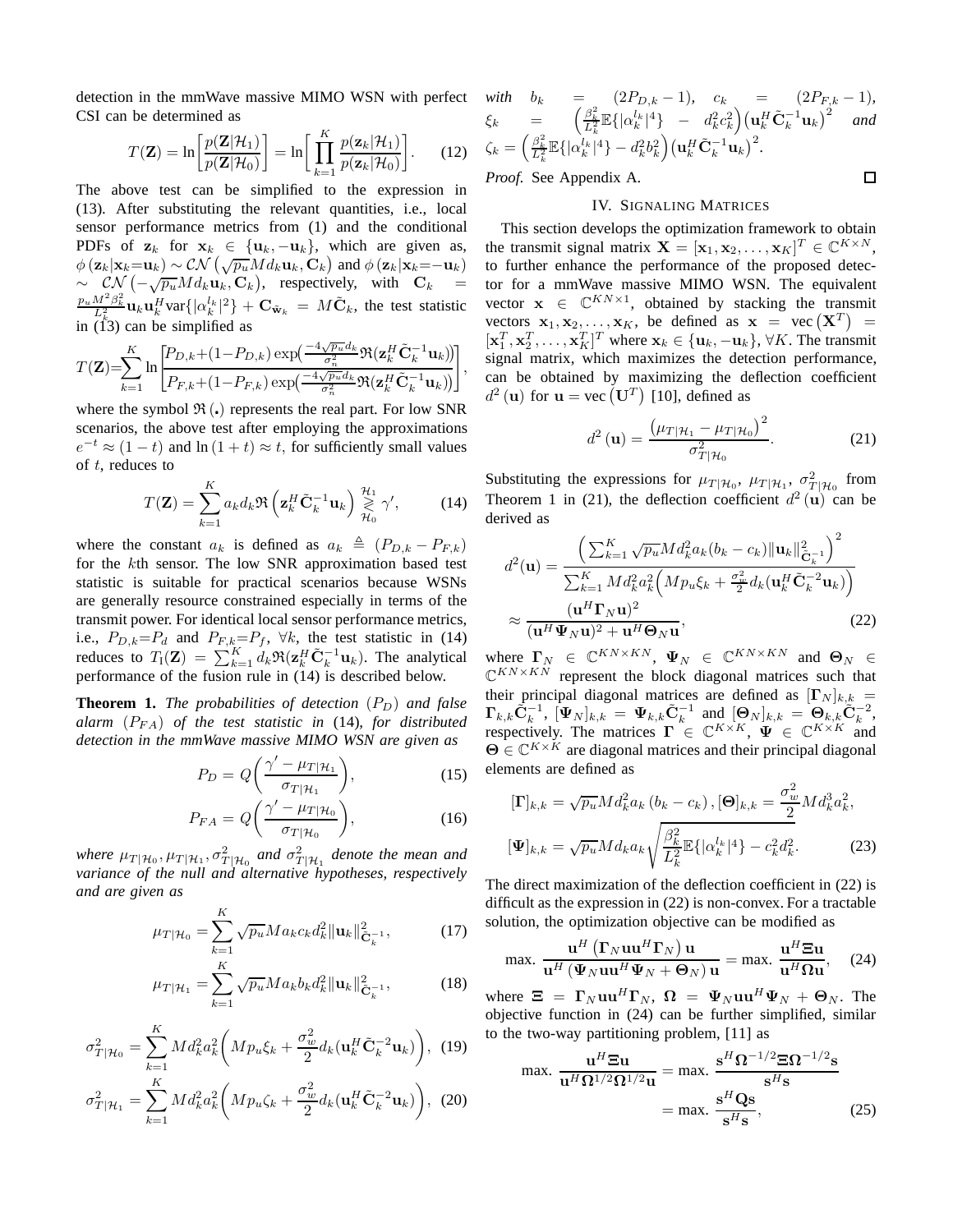$$
T(\mathbf{Z}) = \sum_{k=1}^{K} \ln \left[ \frac{\phi(\mathbf{z}_k | \mathbf{x}_k = \mathbf{u}_k) Pr(\mathbf{x}_k = \mathbf{u}_k | \mathcal{H}_1) + \phi(\mathbf{z}_k | \mathbf{x}_k = -\mathbf{u}_k) Pr(\mathbf{x}_k = -\mathbf{u}_k | \mathcal{H}_1)}{\phi(\mathbf{z}_k | \mathbf{x}_k = \mathbf{u}_k) Pr(\mathbf{x}_k = \mathbf{u}_k | \mathcal{H}_0) + \phi(\mathbf{z}_k | \mathbf{x}_k = -\mathbf{u}_k) Pr(\mathbf{x}_k = -\mathbf{u}_k | \mathcal{H}_0)} \right]
$$
(13)



Fig. 1. Receiver operating characteristic (ROC) plot for comparing (a) theoretical and simulated performance of the detector in (14) with  $K = 12$  sensors,  $\overline{M} = 250$  antennas,  $L \in \{2, 4\}$  and SNR  $p_u = -18$  dB. (b) proposed detector in (14) for  $M \in \{100, 200\}$  antennas,  $K = 12$  sensors,  $L \in \{1, 3\}$  and at SNR  $p_u = -18$  dB. (c) Max-Log and LLR detectors with the proposed detector (14) for  $M = 250$  antennas,  $K = 12$  sensors,  $L = 1$  and at SNR  $p_u = -18$  dB.

where  $\mathbf{Q} = \mathbf{\Omega}^{-1/2} \mathbf{\Xi} \mathbf{\Omega}^{-1/2}$  and  $\mathbf{s} = \mathbf{\Omega}^{1/2} \mathbf{u}$ . Let  $\mathbf{u}$  be initialized as  $\mathbf{u}^{(0)} = \text{vec}((\mathbf{U}^{(0)})^T)$ , where the matrix  $\mathbf{U}^{(0)}$ represents a semi-unitary matrix at the 0th iteration. The iterative optimization problem during the ith iteration to derive the signaling matrix that further enhances the detection performance of the proposed detector for a mmWave massive MIMO WSN is discussed next.

**Theorem 2.** *The signaling matrix*  $U^{(i)}$  *during the ith iteration for distributed detection in mmWave massive MIMO WSN is given as*  $\mathbf{U}^{(i)} = \left( \nu e^{-1} \left( \left( \mathbf{\Omega}^{(i-1)} \right)^{-1/2} \mathbf{s}^{(i)} \right) \right)^T$ *, where*  $\mathbf{s}^{(i)}$  *is the solution of the optimization problem below*

$$
\max_{\mathbf{s}^{(i)}} \ \ \frac{\mathbf{s}^{(i)H}\mathbf{Q}^{(i-1)}\mathbf{s}^{(i)}}{\mathbf{s}^{(i)H}\mathbf{s}^{(i)}},\tag{26}
$$

 $where \ \mathbf{Q}^{(i-1)} \ = \ \left( \mathbf{\Omega}^{(i-1)} \right)^{-1/2} \mathbf{\Xi}^{(i-1)} \left( \mathbf{\Omega}^{(i-1)} \right)^{-1/2}$  and  $\mathbf{s}^{(i)}$  $=\left(\mathbf{\Omega}^{(i-1)}\right)^{1/2}\mathbf{u}^{(i)}$ . The matrices  $\mathbf{\Xi}^{(i-1)}$ ,  $\mathbf{\Omega}^{(i-1)}$  are obtained *by substituting*  $\mathbf{u}^{(i-1)}$  *in lieu of* **u** *in* (24).

The solution  $\mathbf{u}^{(i)}$  is obtained [6] by solving the optimization problem in (26) and is given as  $\mathbf{u}^{(i)} = \kappa (\mathbf{\Omega}^{(i-1)})^{-1/2} \boldsymbol{\nu}^{(i-1)}$ , where  $\nu^{(i-1)}$  denotes the eigenvector corresponding to the maximum eigenvalue of the matrix  $\mathbf{Q}^{(i-1)}$  and  $\kappa$  is the total power of  $\mathbf{u}^{(i)}$ .

# V. SIMULATION RESULTS

This section demonstrates the detection performance of the proposed detector in (14) for the mmWave massive MIMO WSN and its comparison with other detectors, namely, the Max-Log and the LLR, with the help of simulation results. A total of  $K = 12$  single-antenna sensors are assumed to be randomly placed in an annular region around the FC



Fig. 2. ROC plot for comparing detector  $T(\mathbf{Z})$  with orthogonal and optimized signaling matrix obtained in Section IV, for a WSN with  $K = 12$  sensors,  $L = 2$ ,  $M = 250$  and SNR  $p_u = -18$  dB.

with minimum and maximum distances as  $r_c = 1$  m and  $r = 100$  m, respectively. The local probabilities of detection  $(P_{D,k})$  and false alarm  $(P_{F,k})$  are assumed to be uniformly distributed in the intervals [0.95,0.40] and [0.01,0.12], respectively [6]. The large-scale fading coefficients are defined as  $\beta_k = \nu_k / (r_k/r_c)^{\delta}$  [12],  $\forall k$ , where  $r_k$  is the distance of the *k*th sensor from the FC,  $\nu_k$  is a log-normal random variable, i.e, 10 log<sub>10</sub>  $\nu_k \sim \mathcal{N}(\mu, \sigma^2)$  and δ denotes the path-loss exponent. The parameters are chosen as  $\mu = 4$  dB,  $\sigma = 2$  dB,  $\delta = 2$ , carrier frequency  $f_c = 28$  GHz, inter-antenna spacing d at the FC =  $\frac{\lambda}{2}$ , maximum number of propagation paths  $L_m = 10$ , noise variance  $\sigma_w^2 = 1$ , SNR  $p_u = -18$  dB and number of antennas at the FC  $M = 250$ .

Fig. 1a plots the probability of detection  $(P_D)$  versus probability of false alarm  $(P_{FA})$  for varying  $L = \{2, 4\}$ . It is evident